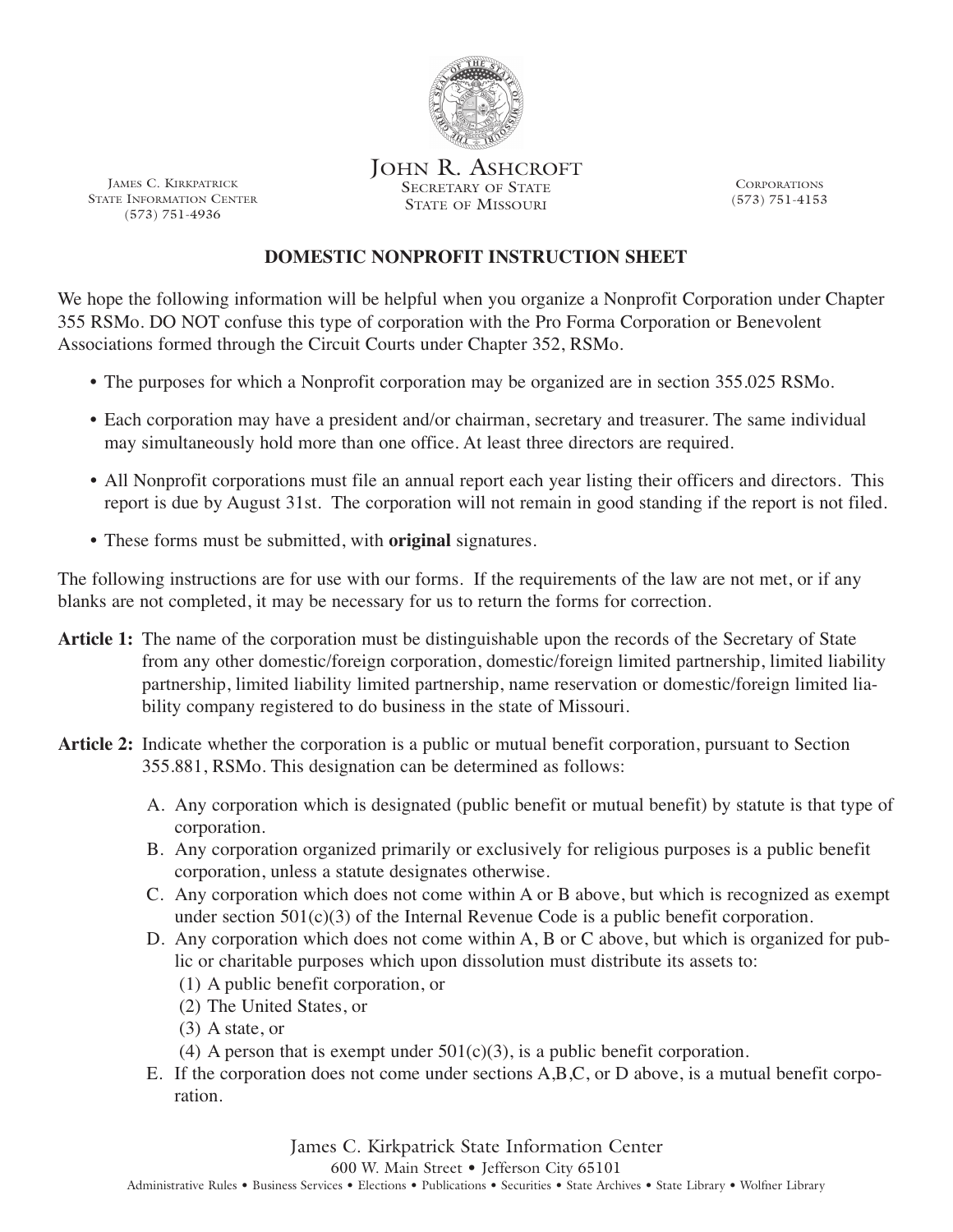**Article 3:** The duration or life of the corporation will be perpetual, unless otherwise stated.

- **Article 4:** Each corporation must appoint and maintain a registered agent and address in Missouri. The regis- tered address must include a physical address such as a street, route or highway number. A post office box alone is not acceptable.
- **Article 5:** The law requires a minimum of one (1) incorporator, who must be a natural person of age 18 or older.
- **Article 6:** Indicate whether or not the corporation will have members.
- **Article 7:** The corporation must provide for the distribution of its assets upon dissolution according to sec-tions 355.661 through 355.746.
- **Article 8:** State the purpose for the corporation.
- **Article 9:** State the effective date of the filing if other than the date filed; the date filed will be the default date.

 The incorporation fee is \$25.00 with a check made payable to the "Director of Revenue." Necessary papers and fee should be mailed to:

Secretary of State Corporation Division PO Box 778 Jefferson City, MO 65102

If we may be of assistance, please feel free to contact us toll-free at (866) 223-6535.

Sincerely,

John R. Ashcroft Secretary of State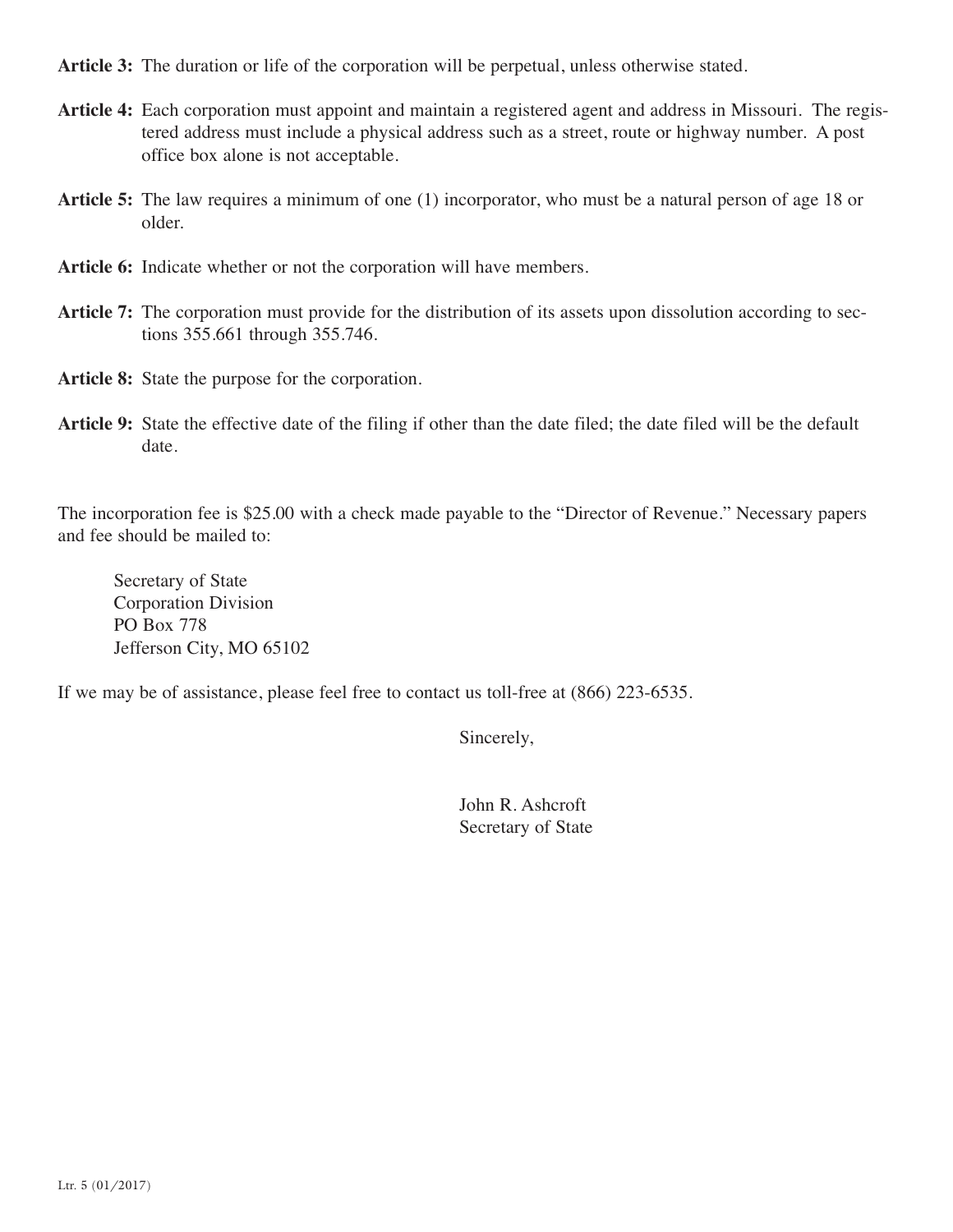## MISSOURI NONPROFIT CORPORATIONS

 If you wish to obtain a 501 (c) (3) tax-exempt status from the Internal Revenue Service, please review the following instructions:

## **INSTRUCTIONS**

 **In order to come within the purview of Section 501 (c) (3) of the Internal Revenue Code, Secretary of State. After the Secretary of State has returned the articles to you, furnish a copy to the IRS when applying for the tax-exempt status. you must include the statements below in your Articles of Incorporation as filed with the** 

 **PURPOSE: The corporation is organized exclusively for charitable, educational, religious, or scientific purposes within the meaning of Section 501 (c) (3) of the Internal Revenue Code.** 

 **INUREMENT OF INCOME: No part of the net earnings of the corporation shall inure to the benefit of, or be distributable to, its members, directors, officers or other private persons except that the corporation shall be authorized and empowered to pay reasonable compensation for services rendered.** 

 **LEGISLATIVE OR POLITICAL ACTIVITIES: No substantial part of the activities of the corporation shall be the carrying on of propaganda or otherwise attempting to influence publishing or distribution of statements) in any political campaign on behalf of any legislation and the incorporation shall not participate in or intervene (including the candidate for public office.** 

 **OPERATIONAL LIMITATIONS: Notwithstanding any other provisions of these articles, the corporation shall not carry on any other activities not permitted to be carried on (a) by a corporation exempt from Federal Income Tax under Section 501 (c) (3) of the Internal Revenue Code of 1954 (or the corresponding provision of any future United States Internal Revenue Law) or (b) by a corporation, contributions to which corresponding provision of any future United States Internal Revenue Law). are deductible under Section 170 (c) (2) of the Internal Revenue Code of 1954 (or the** 

 **DISSOLUTION CLAUSE: Upon the dissolution of the corporation, the Board of Directors shall, after paying or making provisions for the payment of all of the liabilities of the corporation, dispose of all the assets of the corporation exclusively for the purposes of the corporation in such manner, or to such organization or organizations organized and operated exclusively for charitable, educational, religious, or scientific purposes as shall at the time qualify as an exempt organization or organizations under Section 501 (c) (3) of the Internal Revenue Code of 1954 (or the corresponding provision of any future United States Internal Revenue Law), as the Board of Directors shall determine.** 

 **Any such assets not so disposed of shall be disposed of by the Circuit Court of the county in which the principal office of the corporation is then located, exclusively for such purposes or to such organization or organizations, as said Court shall determine, which are organized and operated exclusively for such purposes.**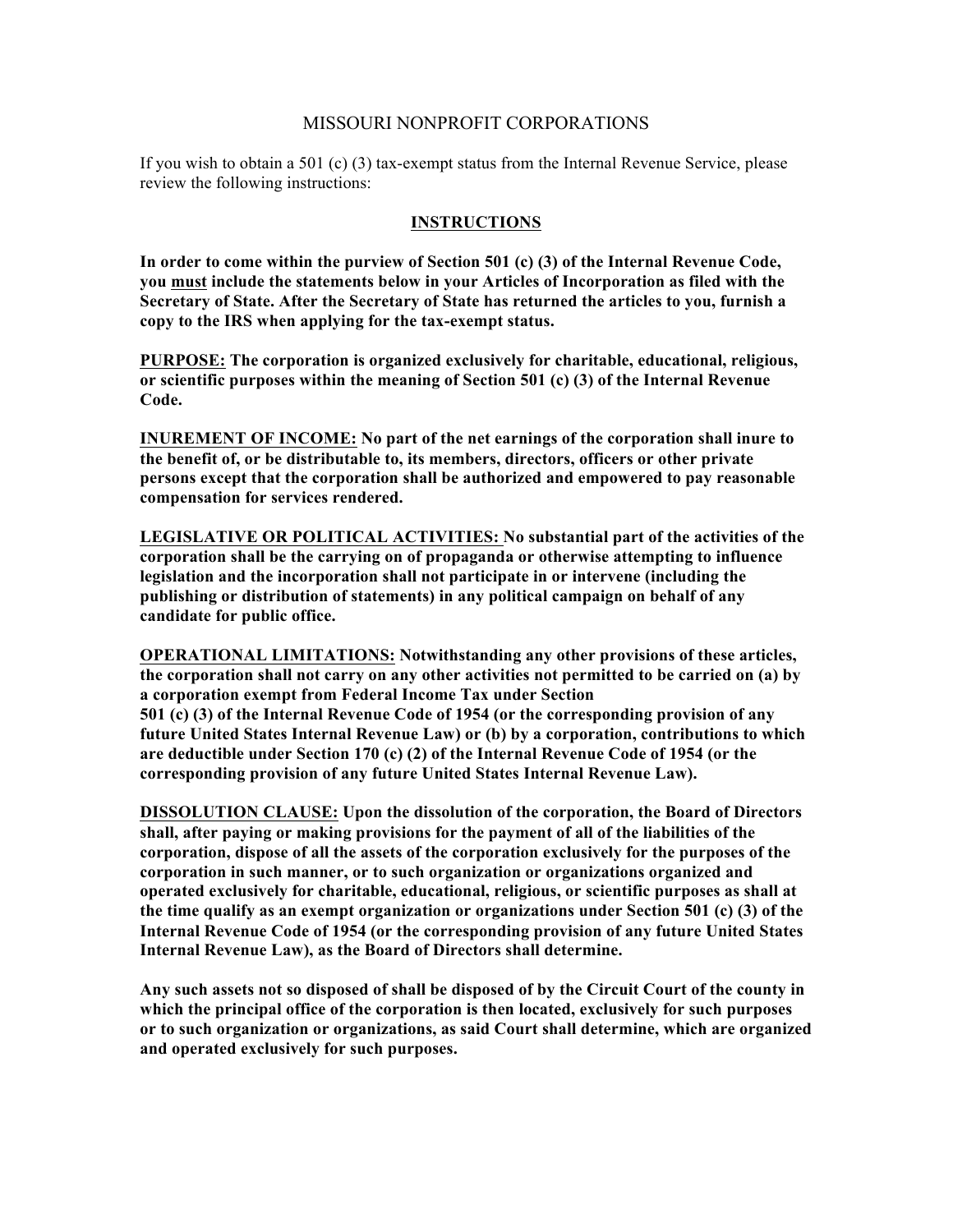This form is designed to be filled out online for your convenience. Complete the necessary information, print, sign and mail.



City, State, and Zip Code:

## **State of Missouri John R. Ashcroft, Secretary of State**

**Corporations Division PO Box 778 / 600 W. Main St., Rm. 322 Jefferson City, MO 65102** 

| Print | Reset |
|-------|-------|
|       |       |

**Articles of Incorporation of a Nonprofit Corporation**

*(Submit with a filing fee of \$25.00)*

The undersigned natural person(s) of the age of eighteen years or more for the purpose of forming a corporation under the Missouri Nonprofit Corporation Act adopt the following Articles of Incorporation:

| 2. This corporation is a                             |                                                                                                                                        | Benefit Corporation.                |
|------------------------------------------------------|----------------------------------------------------------------------------------------------------------------------------------------|-------------------------------------|
|                                                      | Public or Mutual                                                                                                                       |                                     |
|                                                      | 3. The period of duration of the corporation is ________________________________                                                       | "Perpetual" unless stated otherwise |
|                                                      | 4. The name and street address of the Registered Agent and Registered Office in Missouri is:                                           |                                     |
| Name                                                 | Address                                                                                                                                | City/State/Zip                      |
| 5. The name(s) and address(es) of each incorporator: |                                                                                                                                        |                                     |
|                                                      |                                                                                                                                        |                                     |
|                                                      |                                                                                                                                        |                                     |
| 6. Will the corporation have members?                | <b>YES</b><br>N <sub>O</sub>                                                                                                           |                                     |
|                                                      |                                                                                                                                        |                                     |
|                                                      |                                                                                                                                        |                                     |
|                                                      | 9. The effective date of this document is the date it is filed by the Secretary of State of Missouri unless a future date is otherwise |                                     |
|                                                      | (Date may not be more than 90 days after the filing date in this Office)                                                               |                                     |
|                                                      |                                                                                                                                        |                                     |
|                                                      | (Please see next page)                                                                                                                 |                                     |
| Name and address to return filed document:           |                                                                                                                                        |                                     |
|                                                      |                                                                                                                                        |                                     |